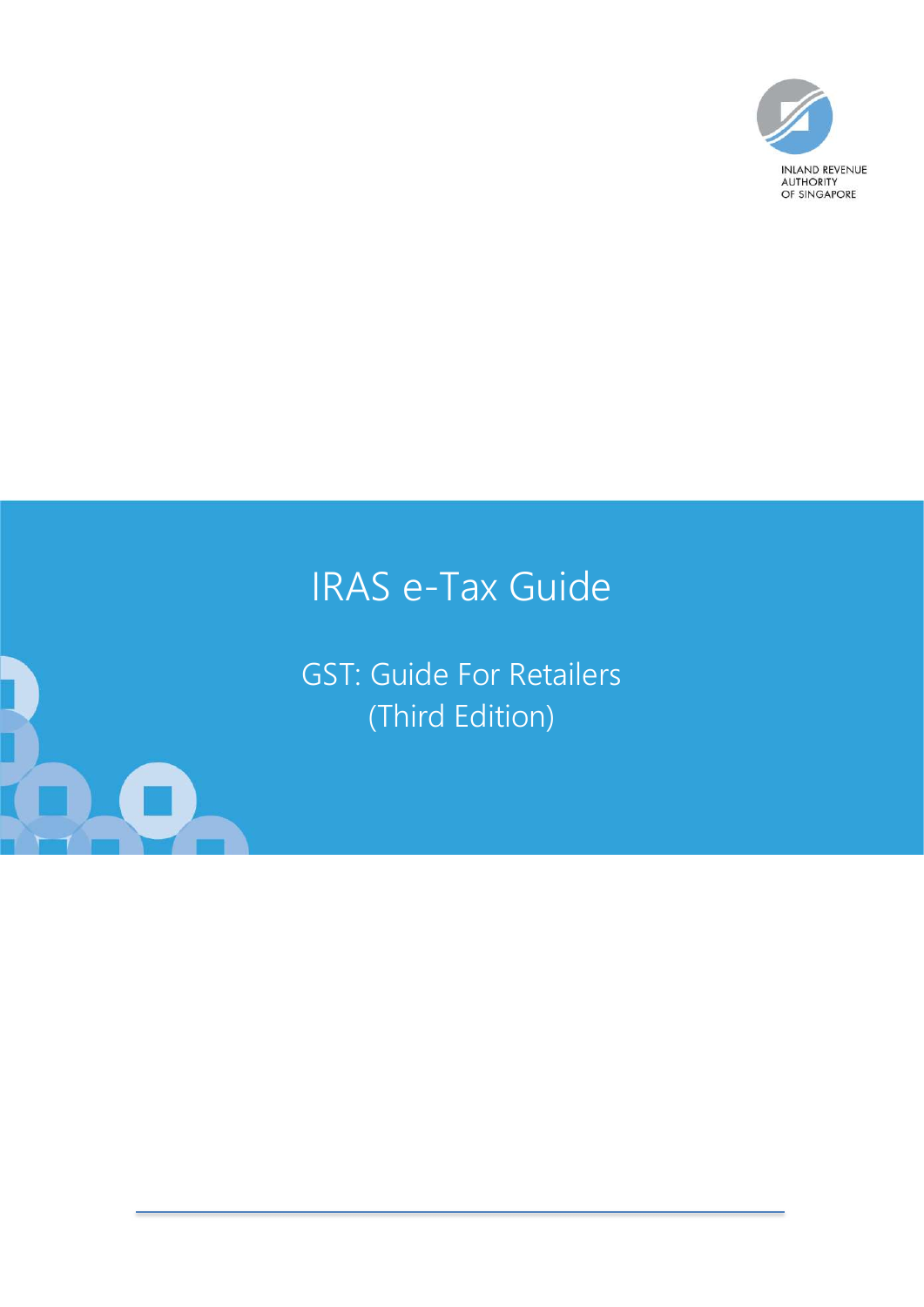Published by Inland Revenue Authority of Singapore

Published on 17 Jan 2020

First edition on 31 Mar 2014 Second edition on 11 Mar 2015

> Disclaimers: IRAS shall not be responsible or held accountable in any way for any damage, loss or expense whatsoever, arising directly or indirectly from any inaccuracy or incompleteness in the Contents of this e-Tax Guide, or errors or omissions in the transmission of the Contents. IRAS shall not be responsible or held accountable in any way for any decision made or action taken by you or any third party in reliance upon the Contents in this e-Tax Guide. This information aims to provide a better general understanding of taxpayers' tax obligations and is not intended to comprehensively address all possible tax issues that may arise. While every effort has been made to ensure that this information is consistent with existing law and practice, should there be any changes, IRAS reserves the right to vary its position accordingly.

© Inland Revenue Authority of Singapore

All rights reserved. No part of this publication may be reproduced or transmitted in any form or by any means, including photocopying and recording without the written permission of the copyright holder, application for which should be addressed to the publisher. Such written permission must also be obtained before any part of this publication is stored in a retrieval system of any nature.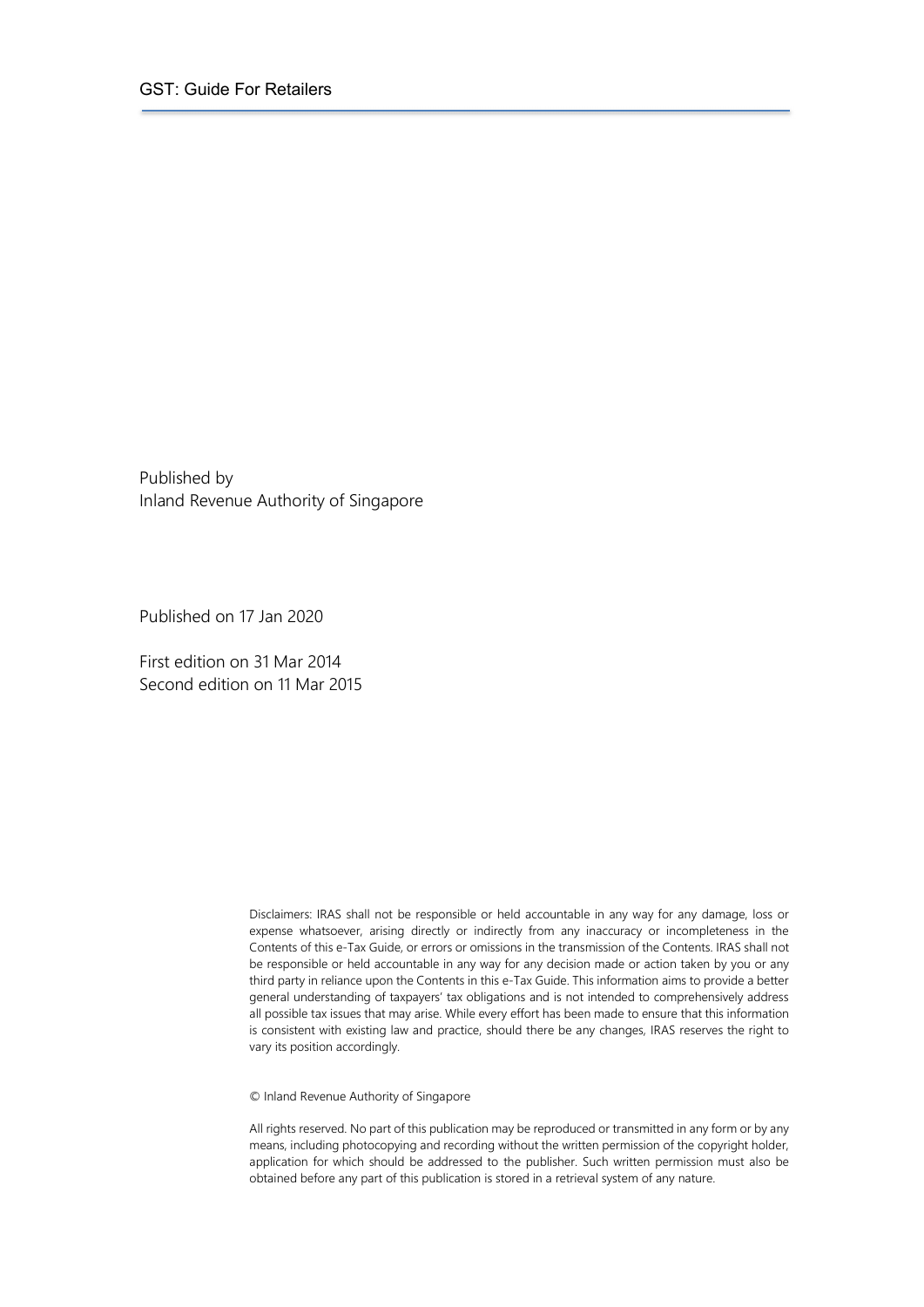# **Table of Contents**

| $\mathbf{1}$ |  |  |  |
|--------------|--|--|--|
| 2            |  |  |  |
| 3            |  |  |  |
| 4            |  |  |  |
| 5            |  |  |  |
| 6            |  |  |  |
| 7            |  |  |  |
| 8            |  |  |  |
| 9            |  |  |  |
| 10           |  |  |  |
| 11           |  |  |  |
| 12           |  |  |  |
| 13           |  |  |  |
| 14           |  |  |  |
| 15           |  |  |  |
| 16           |  |  |  |
| 17           |  |  |  |
| 18           |  |  |  |
| 19           |  |  |  |
| 20           |  |  |  |
| 21           |  |  |  |
| 22           |  |  |  |
|              |  |  |  |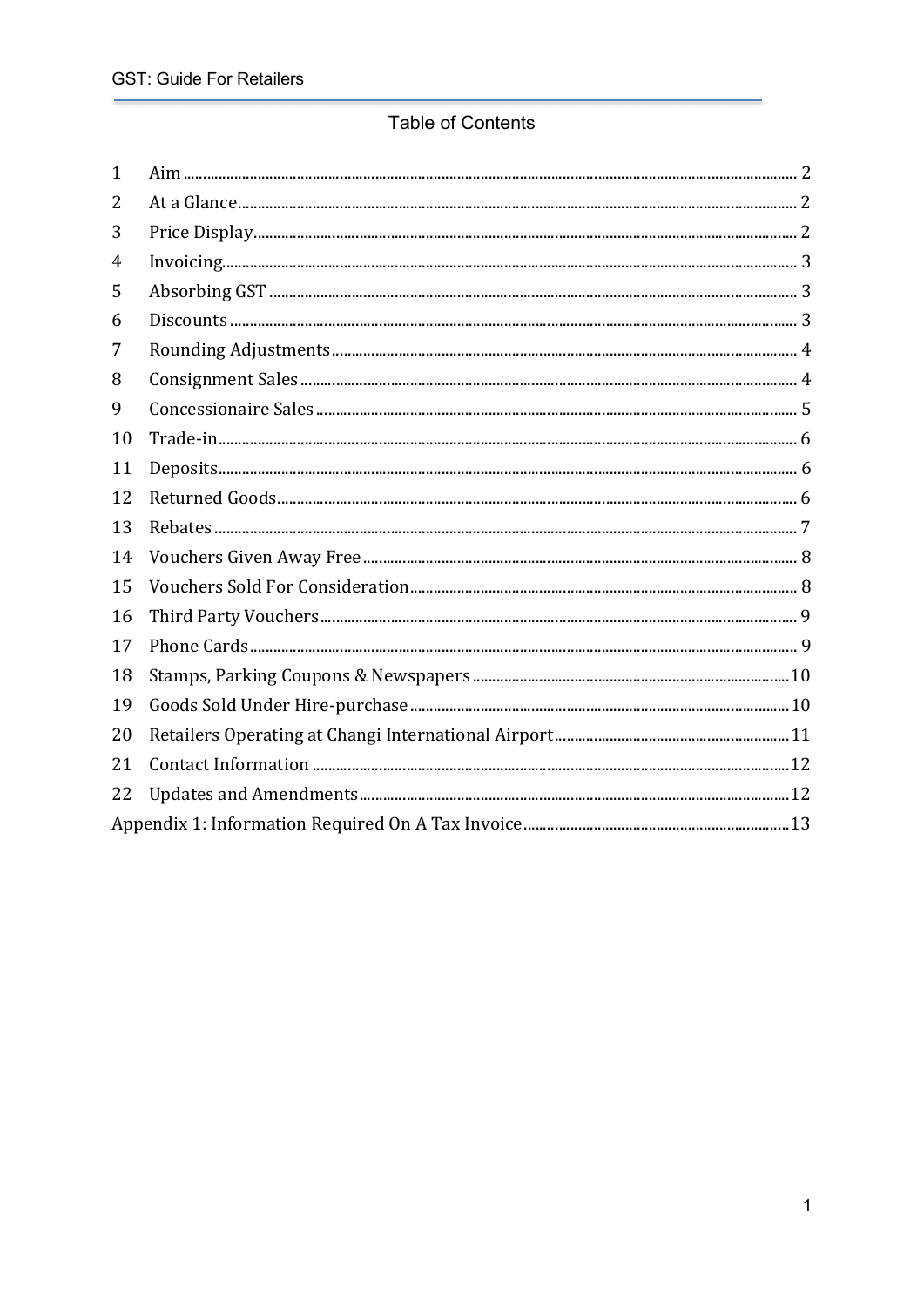## 1 Aim

- 1.1 This e-Tax Guide provides details on the GST treatment applicable to common scenarios encountered by retailers (businesses that sell goods to end consumers).
- 1.2 You should read this guide if you are a GST-registered person in the retail business.

# 2 At a Glance

2.1 GST-registered businesses are required to comply with various requirements, such as price displays and invoicing. They may face specific scenarios where they are concerned about the GST treatment, such as consignment sales, concessionaire sales, vouchers that are sold for consideration and given away free, or hire-purchase arrangements.

# 3 Price Display

- 3.1 You must show GST-inclusive prices on all your price displays to the public, which include price tags, price lists, brochures, websites, advertisements and quotations (both written and verbal). This is so that the customer can know upfront the final price payable.
- 3.2 From 1 Apr 2015, if you choose to display both GST-inclusive and GSTexclusive prices, the GST-inclusive price must be at least as prominent as the GST-exclusive price. Failure to comply with any of these requirements is an offence that can result in a fine of up to \$5,000.
- 3.3 Where your price is subject to bargaining, the price displayed or quoted must still be inclusive of GST. The GST amount is then calculated using the prevailing tax fraction (i.e. 7/107) multiplied by the final price paid by the customer.

For example:

The price displayed is \$107 for a given product. The product is subsequently sold at \$90 after bargaining.

 $GST = 7/107 \times $90 = $5.89$ 

3.4 If a separate charge for services (e.g. delivery, installation) is displayed, it must similarly be inclusive of GST.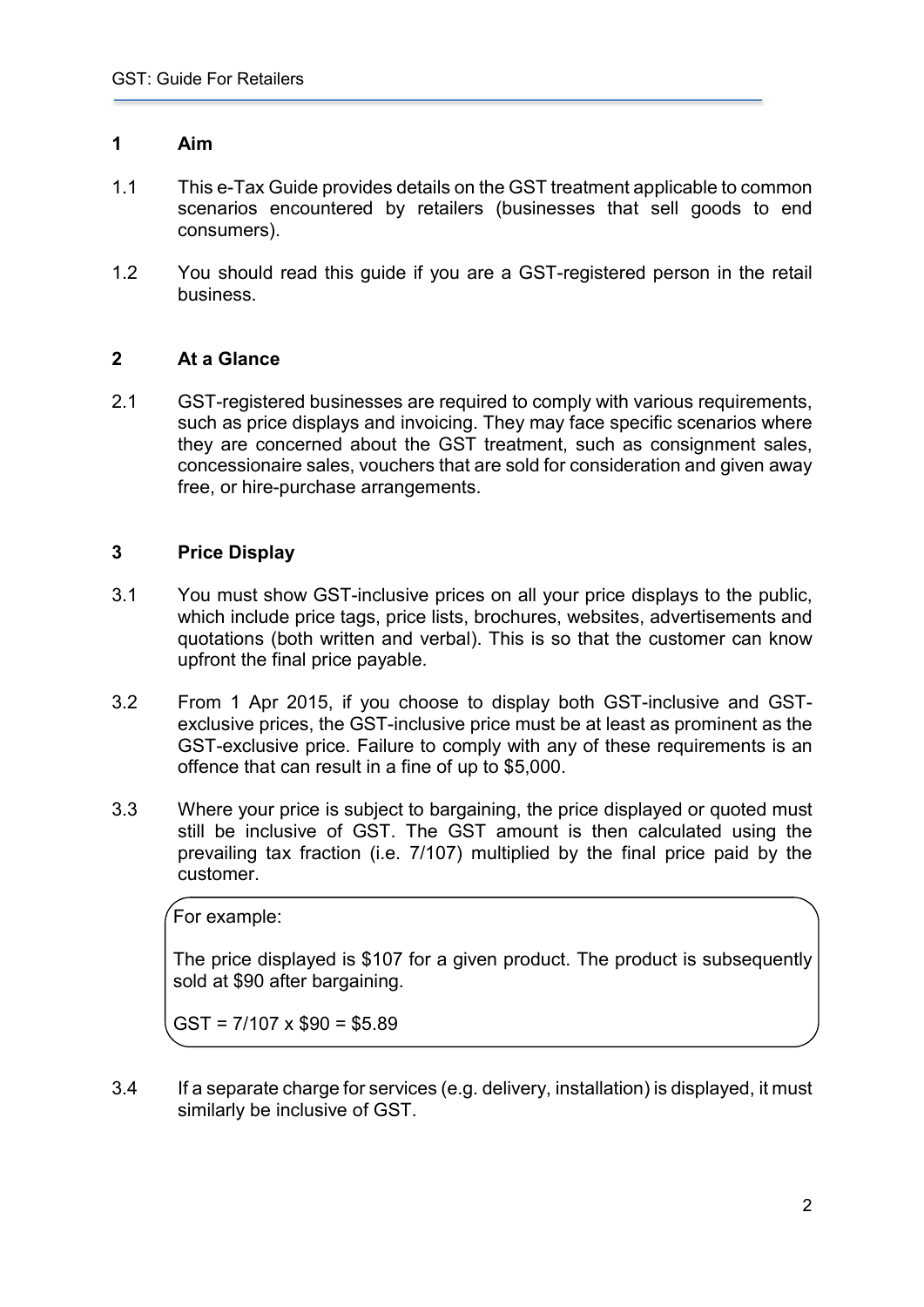### 4 Invoicing

- 4.1 If you sell to end consumers who are mainly not GST-registered, you may issue a serially printed receipt instead of a tax invoice to the customer.
- 4.2 The receipt must show your name, address, GST registration number, date of issue, total amount payable including GST, and the words "Price payable includes GST".
- 4.3 For sales value (including GST) of more than \$1000, you must issue a separate tax invoice if a GST-registered customer so requests. This is to enable the customer to make an input tax claim.
- 4.4 The tax invoice must show the GST amount and include your GST registration number and the customer's name and address. Please refer to Appendix 1 for the information required on a tax invoice.
- 4.5 Where the sales value (including GST) is not more than \$1000, you may issue a simplified tax invoice instead of a tax invoice to the GST-registered customer.
- 4.6 A simplified tax invoice only needs to show your name, address, GST registration number, invoice date, invoice number, description of the goods and services supplied, total amount payable including GST, and the words "Price payable includes GST".

## 5 Absorbing GST

- 5.1 If you choose to absorb the GST payable by your customer, you have to treat the price paid by the customer as inclusive of GST.
- 5.2 The GST amount is calculated using the prevailing tax fraction (i.e. 7/107) multiplied by the price paid. For example, if a customer pays \$100 for a product, the GST is 7/107 x \$100 = \$6.54.
- 5.3 Your tax invoice should still show the GST as a separate amount. For receipts and simplified tax invoices, you can show the GST-inclusive prices with the words "Price payable includes GST".

## 6 Discounts

- 6.1 You may give customers a discount on the purchases from your store during a sales promotion or when customers make purchases with a VIP card. You may also tie up with banks to give an upfront discount when customers make purchases with a particular credit card.
- 6.2 If the discount is wholly borne by you, GST is calculated based on the net discounted price.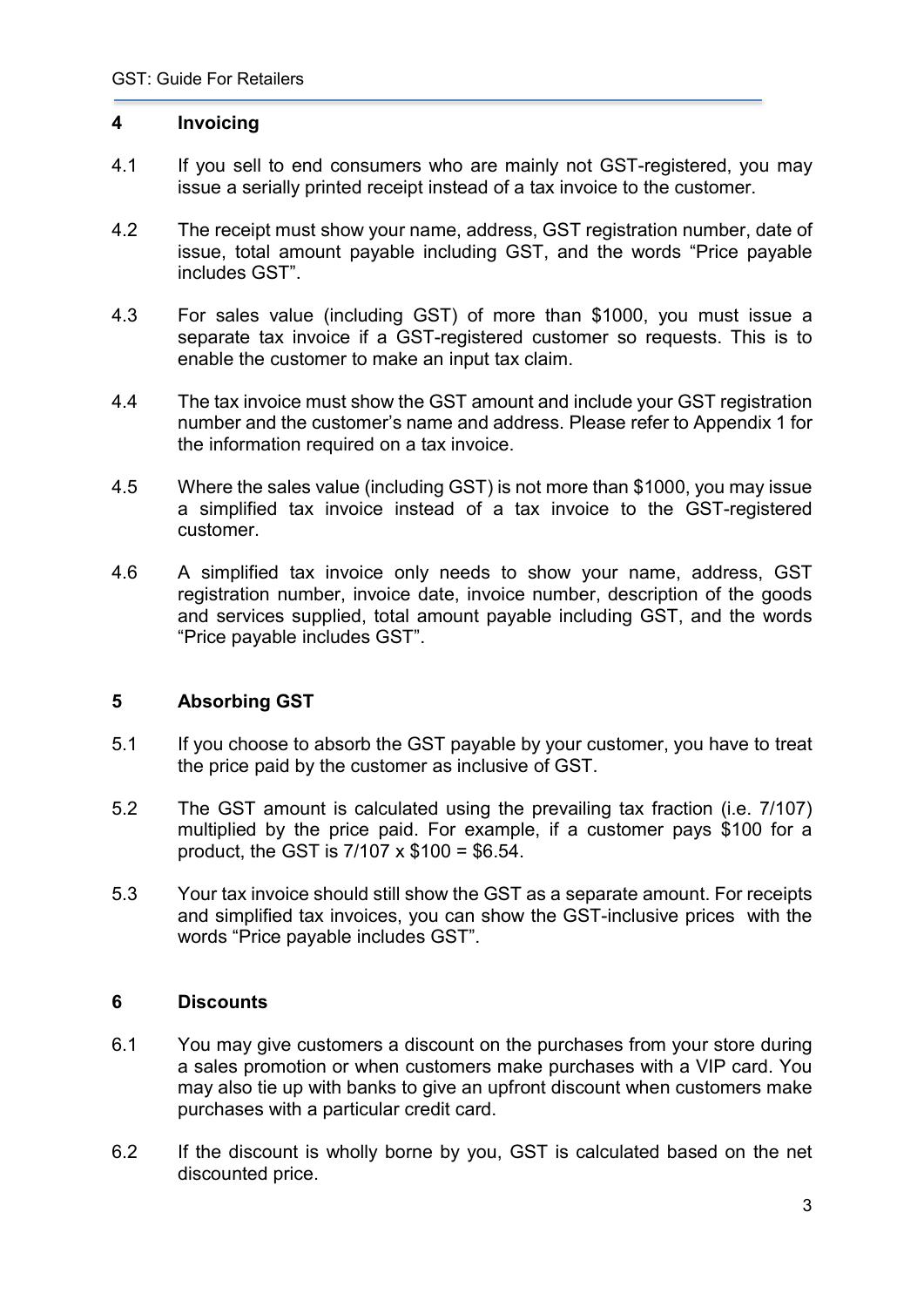# For example:

The retail price of a sofa set is \$2,000 (inclusive of GST). Giving a 10% discount would mean the net discounted price is \$1,800 (inclusive of GST).  $GST = 7/107 \times $1.800 = $117.76$ 

6.3 However, if you are able to subsequently seek reimbursement from the bank for the discount given, GST should be calculated on the gross selling price before discount.

# 7 Rounding Adjustments

- 7.1 You may round off the GST amount to be shown on a tax invoice or receipt to the nearest whole cent (i.e. two decimal places).
- 7.2 For example, if the GST computed is \$1.144, the amount shown may be rounded down to \$1.14. On the other hand, if the GST computed is \$1.145, the amount shown may be rounded up to \$1.15.
- 7.3 With the discontinuation of the issuing of 1 cent coins, you may round your bills to the nearest 5 cents to facilitate cash payment by your customers. However, whether a bill should be rounded up or rounded down to the nearest 5 cents is a business decision.

## 8 Consignment Sales

- 8.1 If you sell goods sold on consignment, it means you have agreed to sell the goods without first buying those goods from the owner.
- 8.2 The GST treatment for consignment sales depends on whether the sale is a 'sale or return' or an 'agency' sale.

## 8.3 'Sale or return' sales

- 8.3.1 You are making a 'sale or return' sale when you purchase the goods from their owner at the time when you find a buyer for those goods. This means you are selling the goods to the buyer in your own right because you are first purchasing the goods from the owner and then selling them to the buyer. In this case, you have to charge and account for GST on the full selling price of the goods.
- 8.4 'Agency' sales
- 8.4.1 You are making an 'agency' sale when you sell consigned goods on behalf of the owner of the goods as their agent. In this case, you have to charge and account for GST only on the commission you receive.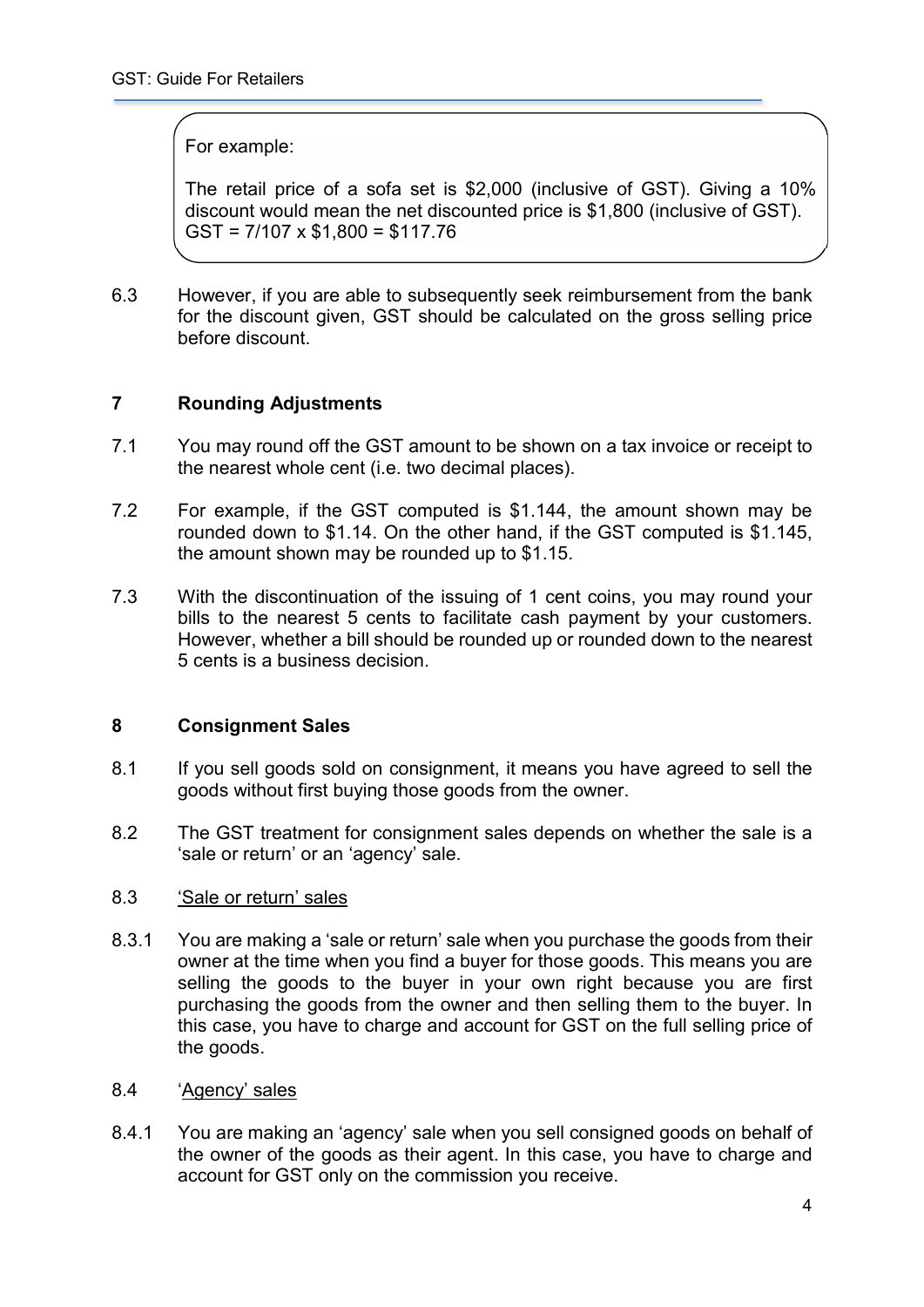8.4.2 If the owner of the goods is registered for GST and is selling the goods in the course of running a business, he has to charge and account for GST on the sale of the goods.

# 9 Concessionaire Sales

- 9.1 You may operate concessionaire counters within stores belonging to other retailers or you may allow other retailers or businesses to operate concessionaire counters within your own stores.
- 9.2 Customers who buy from the concessionaire can usually pay for their purchases at any cash register within the host store.
- 9.3 The GST treatment for concessionaire sales depends on the contractual arrangement between the host store and the concessionaire.
- 9.4 Scenario 1
- 9.4.1 The concessionaire sells the goods to the host store at an agreed price, which is usually at a discount from the retail price. The host store then on-sells the goods to the customer at the retail price.
- 9.4.2 In this case, there are two supplies:
	- (a) The concessionaire's sale of goods to the host store; and
	- (b) The host store's sale of goods to the customer.
- 9.4.3 The concessionaire must charge and account for GST on the sale of goods to the host store, if he is GST-registered. The host store, if he is GST-registered, must charge and account for GST on the sale of goods to the customer.
- 9.5 Scenario 2
- 9.5.1 The host store sells the goods to the customer at the same price as the concessionaire has sold them to him. The host store then collect a fee or commission, which is usually a percentage of the concessionaire sales, from the concessionaire.
- 9.5.2 In this case, there are three supplies:
	- (a) The concessionaire's sale of goods to the host store;
	- (b) The host store's sale of goods to the customer; and
	- (c) The fee/commission collected by the host store from the concessionaire.
- 9.5.3 The concessionaire must charge and account for GST on the sale of goods to the host store, if he is GST-registered. On the other hand, the host store must charge and account for GST on both the sale of goods to the customer and the fee/commission collected from the concessionaire, if he is GST-registered.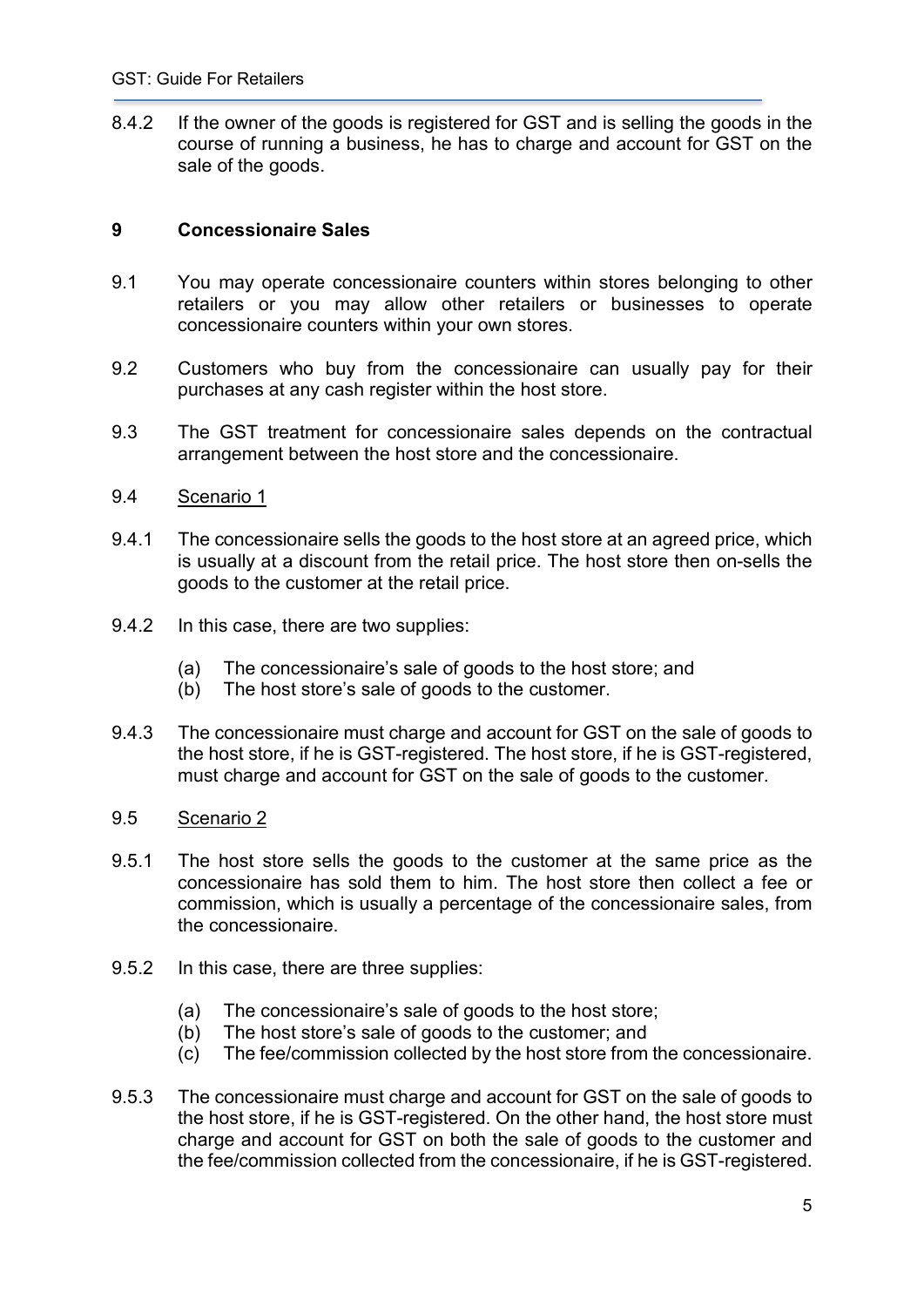#### 9.6 Scenario 3

- 9.6.1 The host store provides a licence to the concessionaire to occupy and trade in the store. The concessionaire operates his own cash register at the store.
- 9.6.2 In this case, there are two supplies:
	- (a) The concessionaire's sale of goods to the customer; and
	- (b) The licence fee collected by the host store from the concessionaire.
- 9.6.3 The concessionaire must charge and account for GST on the sale of goods to the customer, if he is GST-registered. The host store, if he is GST-registered, must charge and account for GST on the licence fee collected from the concessionaire.

#### 10 Trade-in

- 10.1 A customer trades in his old equipment for a new equipment. The retail price of the new equipment is \$400. The trade-in value of the old equipment is \$300. The customer pays only \$100.
- 10.2 In a trade-in situation, there are two supplies:
	- (a) Your sale of new equipment at \$400 to the customer; and
	- (b) The customer's sale of old equipment at \$300 to you.
- 10.3 You should charge and account for GST on \$400 for your sale of the new equipment. If the customer is GST-registered, he has to charge you GST on the \$300 trade-in value of the old equipment.

## 11 Deposits

- 11.1 When a sale is made and a deposit is collected from the customer, you must charge and account for GST on the deposit if the deposit forms part payment for the selling price.
- 11.2 However, if the deposit acts as a security and is refundable, GST is not chargeable.

## 12 Returned Goods

- 12.1 When a customer returns some goods which he finds unsatisfactory, it is considered an abortive sale.
- 12.2 If you have issued a tax invoice earlier, you should issue a credit note and make a refund to the customer. If it was a sale made to a non GST-registered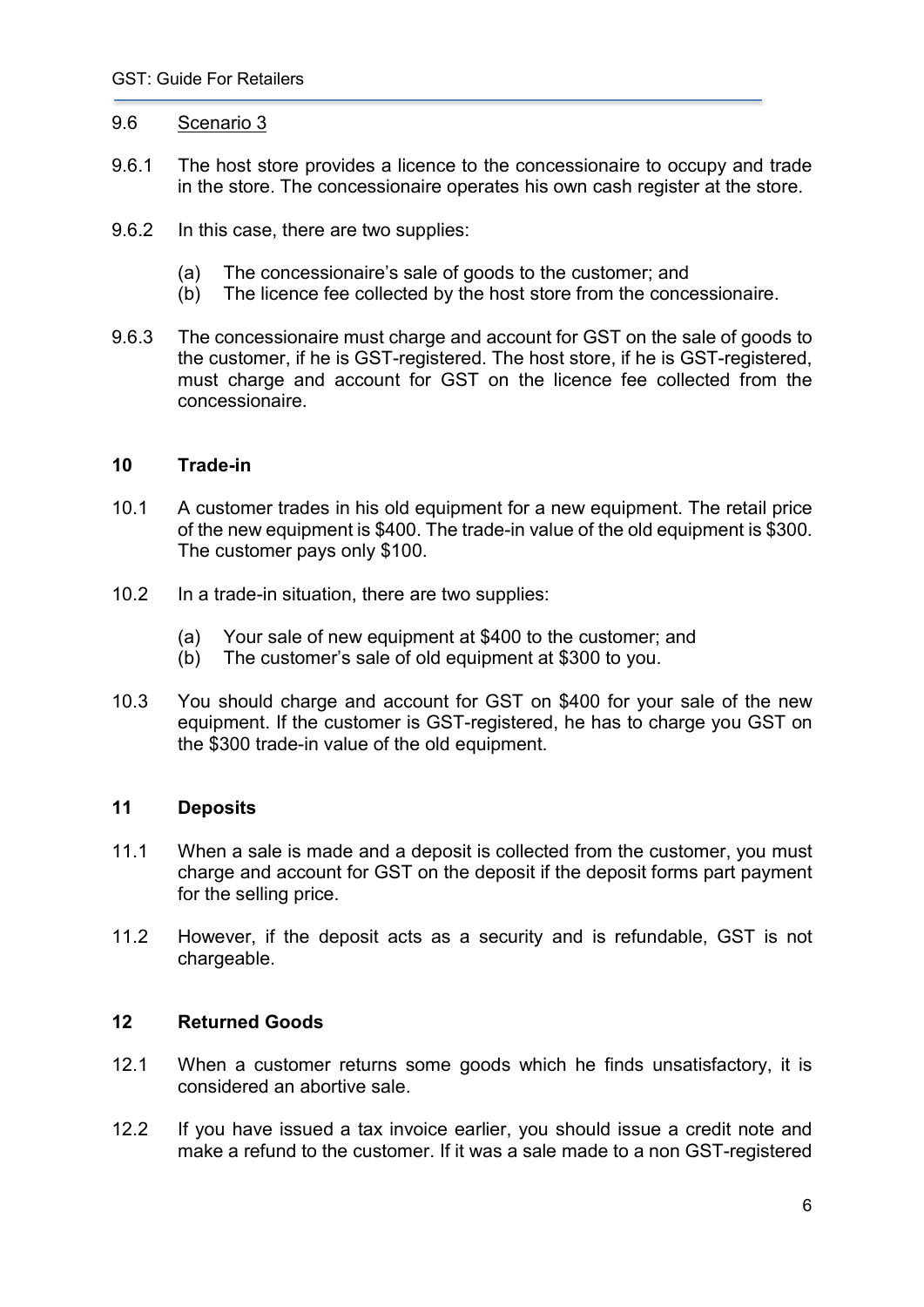customer where a receipt was issued, you should cancel the original receipt and make a refund to the customer.

- 12.3 The credit note must make reference to the tax invoice issued earlier and you must retain and keep a record of the cancelled receipt. You can then reduce the value of your standard-rated supplies and output tax accordingly.
- 12.4 When the returned goods are sold subsequently, it is a separate supply. You have to charge and account for GST on the sale.

## 13 Rebates

- 13.1 You may receive 'money back' in the form of rebates from your suppliers when certain conditions are satisfied. Rebates may also be known as discounts or incentives.
- 13.2 The GST treatment for rebates depends on the circumstances in which the rebate is given.
- 13.3 Volume rebates
- 13.3.1 You may receive a rebate from your supplier when you achieve certain volume or value of purchases from the supplier within a specified period. In this case, the rebate is equivalent to a discount given for past purchases.
- 13.3.2 If the supplier is GST-registered, he should issue a credit note showing GST to you. You must then reduce your input tax claim based on the credit note received.
- 13.3.3 Alternatively, the supplier may reflect the rebate in the tax invoice for your next purchase by offsetting it against the value of your purchase. In this case, GST should be charged on the net purchase value after deducting the rebate.

## 13.4 Promotional rebates

- 13.4.1 If you need to meet certain obligations imposed by your supplier (e.g. ensure a certain level of shelf space is dedicated to the supplier's brands or undertake advertising and marketing activities) in order to receive a rebate, you are providing a separate supply of services to your supplier. This is so even if the rebate is calculated based on the volume or value of goods you purchase from the supplier over a period of time.
- 13.4.2 In this case, you have to issue a tax invoice to your supplier and account for GST on the rebate received.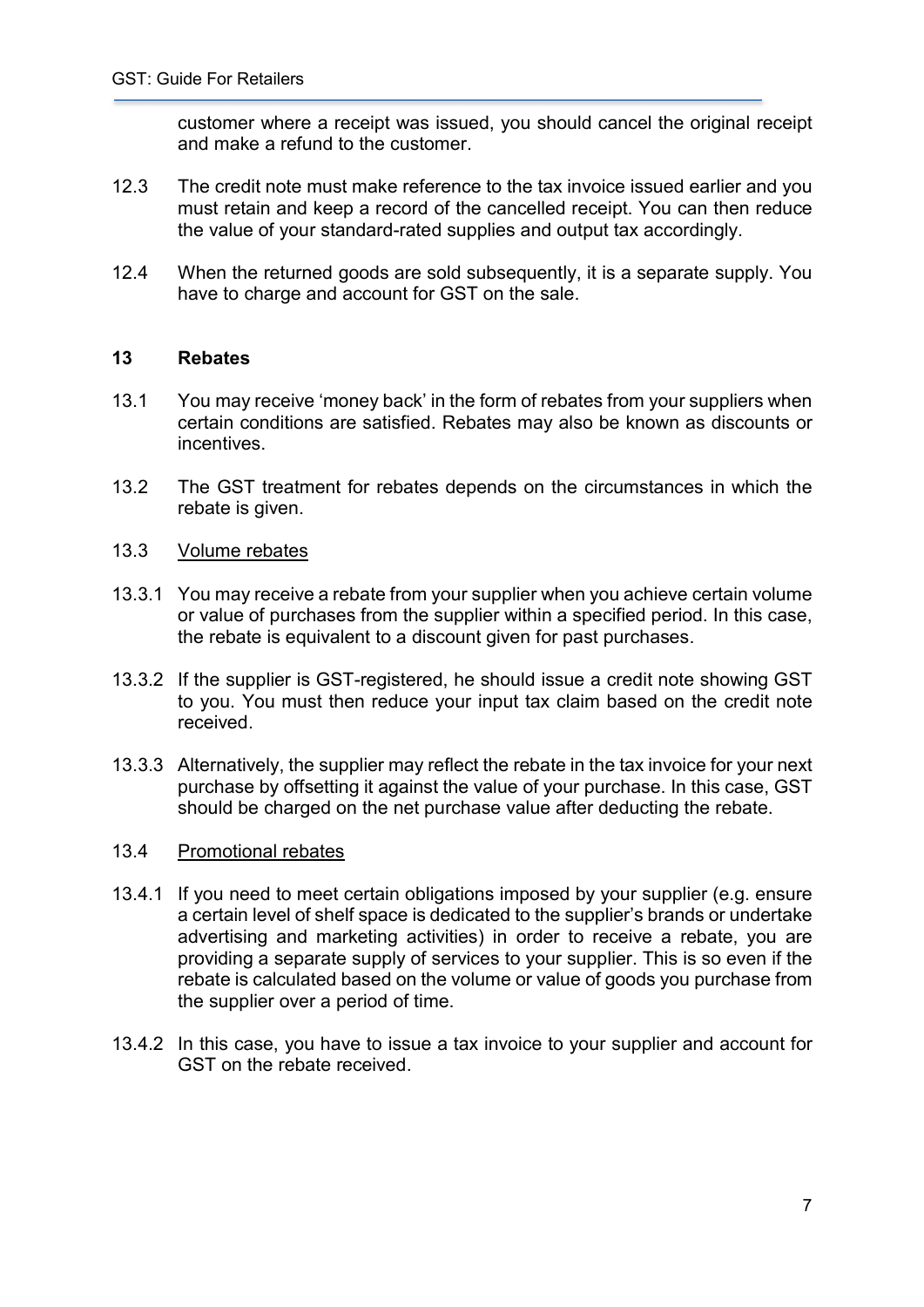### 14 Vouchers Given Away Free

- 14.1 You may give away free cash vouchers that entitle the holder to redeem for any goods in your store.
- 14.2 You do not have to account for GST when you give away free vouchers. However, when a customer subsequently presents the free voucher at your store to redeem for goods and does not provide any consideration in addition to the voucher, you have to account for deemed output tax if the goods are worth \$200 or more.
- 14.3 If consideration in addition to the voucher is received from the customer at the time of redemption, you have to account for GST on the consideration received.

For example:

A customer uses a free \$5 cash voucher to redeem for goods worth \$20 (inclusive of GST) and makes payment of \$15 in cash.

GST to be accounted =  $7/107 \times $15 = $0.98$ 

## 15 Vouchers Sold For Consideration

- 15.1 You may sell gift vouchers that entitle the holder to redeem for any goods in your store up to the value stated on the vouchers. When you must account for GST depends on whether you are able to track the redemption of the vouchers.
- 15.2 Redemption can be tracked
- 15.2.1 Where you are able to track the redemption of the voucher, you do not have to account for GST at the point of sale of the voucher if the voucher is sold at or below the value stated on the voucher.
- 15.2.2 When a customer subsequently presents the voucher at your store to redeem for goods and services, you have to charge and account for GST on the value of the goods and services redeemed, i.e. the value stated on the voucher plus any additional consideration received at the time of redemption.
- 15.2.3 If the voucher is not redeemed and it expires on or after 1 Jan 2010, you have to account for GST on the unredeemed amount when it is recognised in the Income Statement.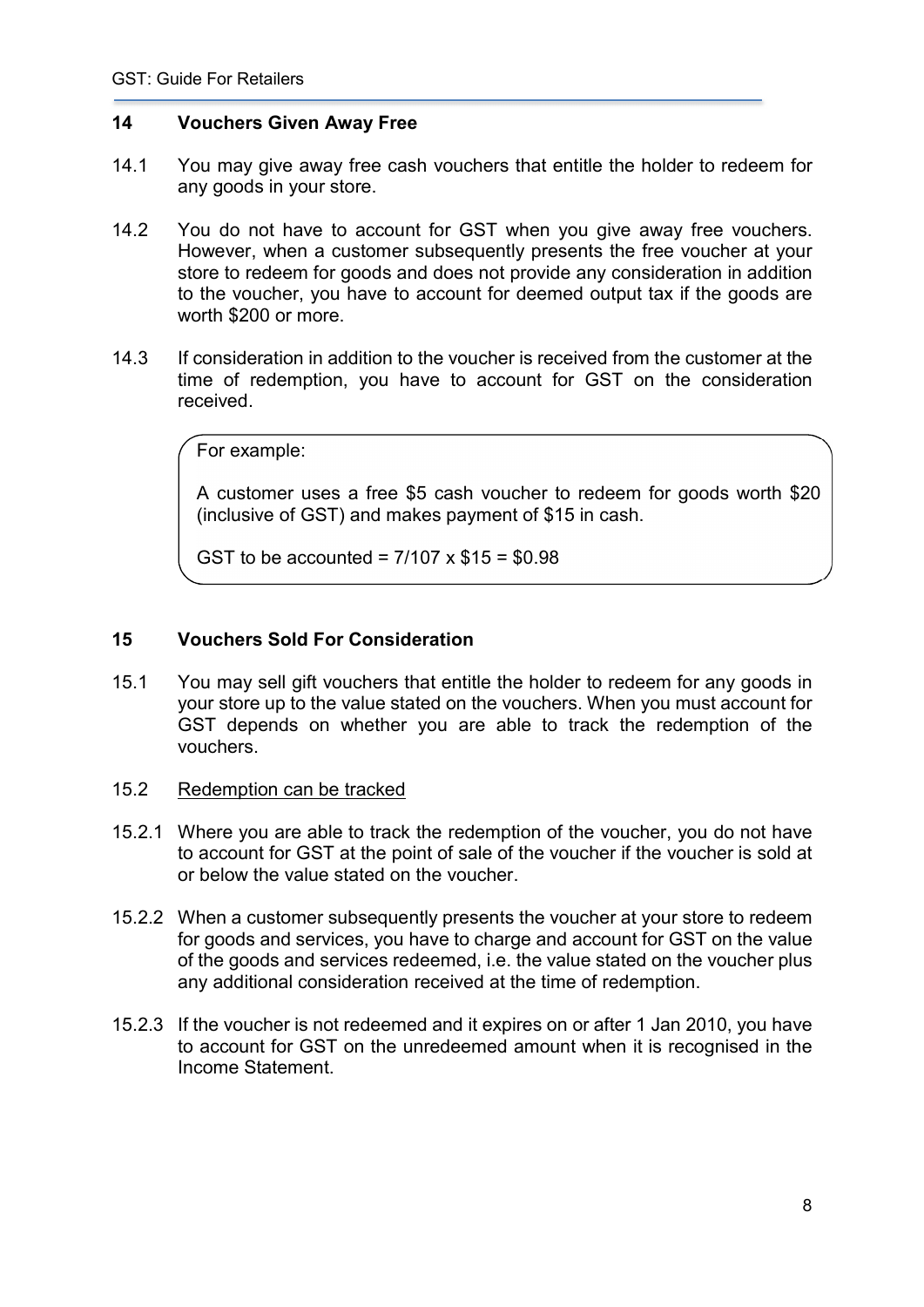#### 15.3 Redemption cannot be tracked

15.3.1 Where you are unable to track the redemption of the voucher sold, you may account for GST at the time when the voucher is sold. The GST charged should be on the actual consideration received from the voucher sale.

#### 15.4 Product vouchers

15.4.1 You may sell product vouchers that entitle the holder to redeem for a specific product (e.g. a kettle worth \$100) from your store. You have to account for GST when payment is received as the consideration received from the voucher sale is treated as a prepayment for the goods and services to be supplied.

#### 15.5 Discount vouchers

- 15.5.1 You may sell discount vouchers which entitle the holder to enjoy discount on purchases from your store. You have to account for GST on the consideration received from the sale of the voucher.
- 15.5.2 When a customer subsequently uses the voucher to obtain a discount on the purchase of goods and services, you have to charge and account for GST on the net discounted price of the goods and services supplied.

## 16 Third Party Vouchers

- 16.1 You may accept third party vouchers (e.g. vouchers issued by the shopping mall or your supplier) as payment for goods and services and will subsequently seek reimbursement from the issuer.
- 16.2 When a customer presents a third party voucher at your store to redeem for goods and services, you should charge and account for GST on the value of the goods and services redeemed, i.e. the value stated on the voucher plus any additional consideration received at the time of redemption.
- 16.3 When you subsequently seek reimbursement from the issuer, you do not have to account for GST again since GST has been accounted for when the goods and services are supplied.

## 17 Phone Cards

17.1 If you sell prepaid phone cards including top-up phone cards, the GST treatment depends on whether you are buying and selling the phone cards as an agent or a principal.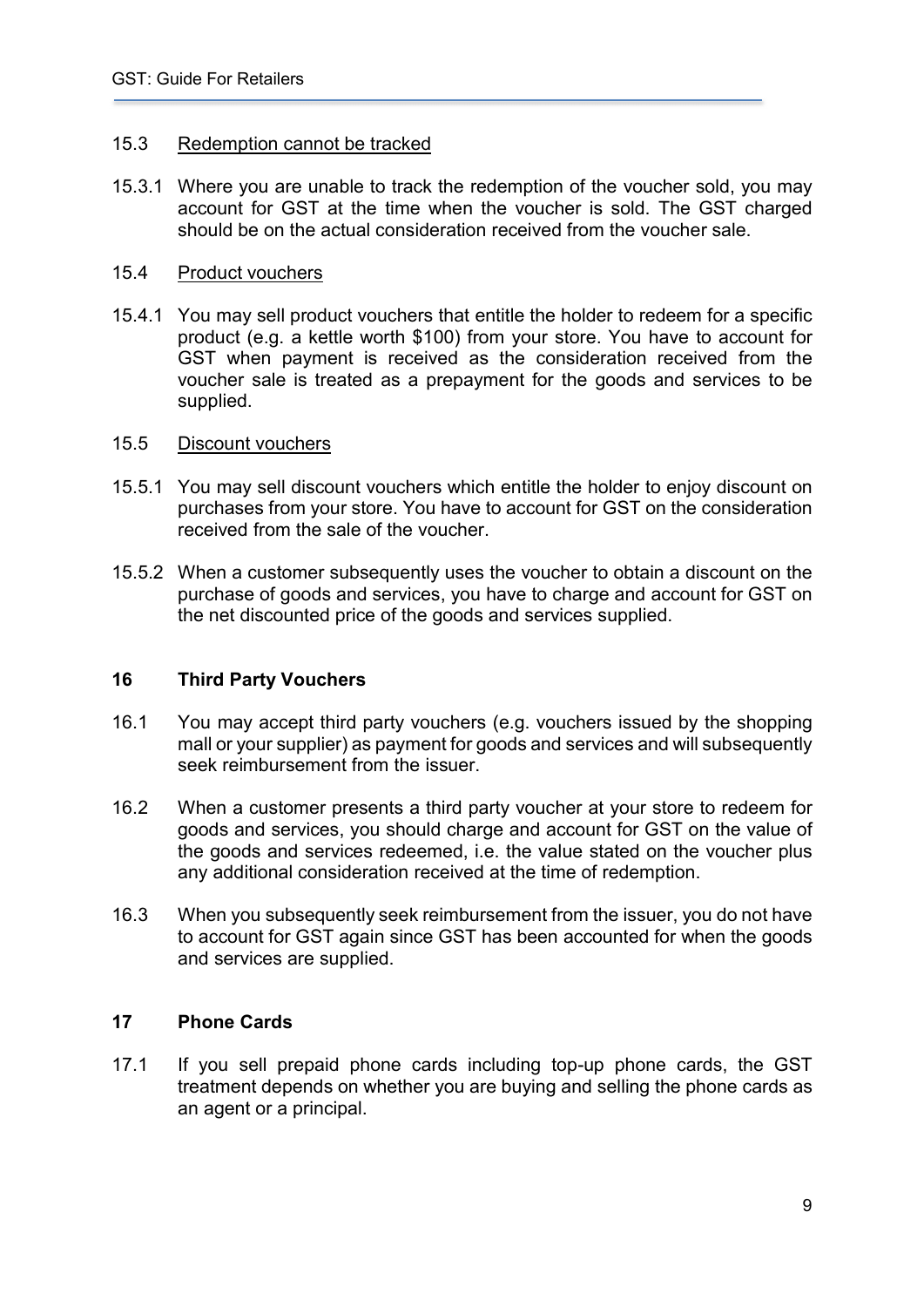## 17.2 Agent

- 17.2.1 Where you act as an agent in selling the phone card on behalf of the issuer and earn a distribution fee or commission from the phone card sale, you are making a supply of service to the issuer. Therefore, you have to account for GST on the distribution fee or commission earned.
- 17.3 Principal
- 17.3.1 Where you act as a principal in buying the phone card and on-selling it at a higher price, you have to account for GST on the margin earned from the purchase and sale of the phone card with effect from 1 Jan 2010.
- 17.3.2 Since tax is accountable only on the margin earned, you cannot claim any GST incurred on the purchase of the phone card.

## 18 Stamps, Parking Coupons & Newspapers

18.1 If you are merely acting as an agent and earning a commission from the sales of postage stamps, parking coupons and newspapers, you have to charge and account for GST only on the commission you receive.

#### 19 Goods Sold Under Hire-purchase

- 19.1 For GST purposes, the sale of goods under a hire-purchase agreement results in two separate supplies – a supply of goods and a supply of credit.
- 19.2 You have to charge and account for GST on the selling price of the goods. GST is not chargeable on the hire-purchase interest if it is separately disclosed to the hirer.
- 19.3 When you repossess goods under a hire-purchase agreement, there is no supply for GST purposes. Therefore, no GST is to be charged.
- 19.4 When you subsequently sell the repossessed goods, the sale is treated as being made by the hirer. Therefore, if the hirer is a GST-registered person, you have to charge and account for GST on the sale on behalf of the hirer1. If the hirer is not a GST-registered person, you do not have to charge GST on the sale of the repossessed goods.

<sup>-</sup>1 Under regulation 58 of the GST (General) Regulations, when an asset owned by a GST registered person is sold in satisfaction of debt, the person selling the asset is required to collect GST on the selling price and pay the tax directly to IRAS.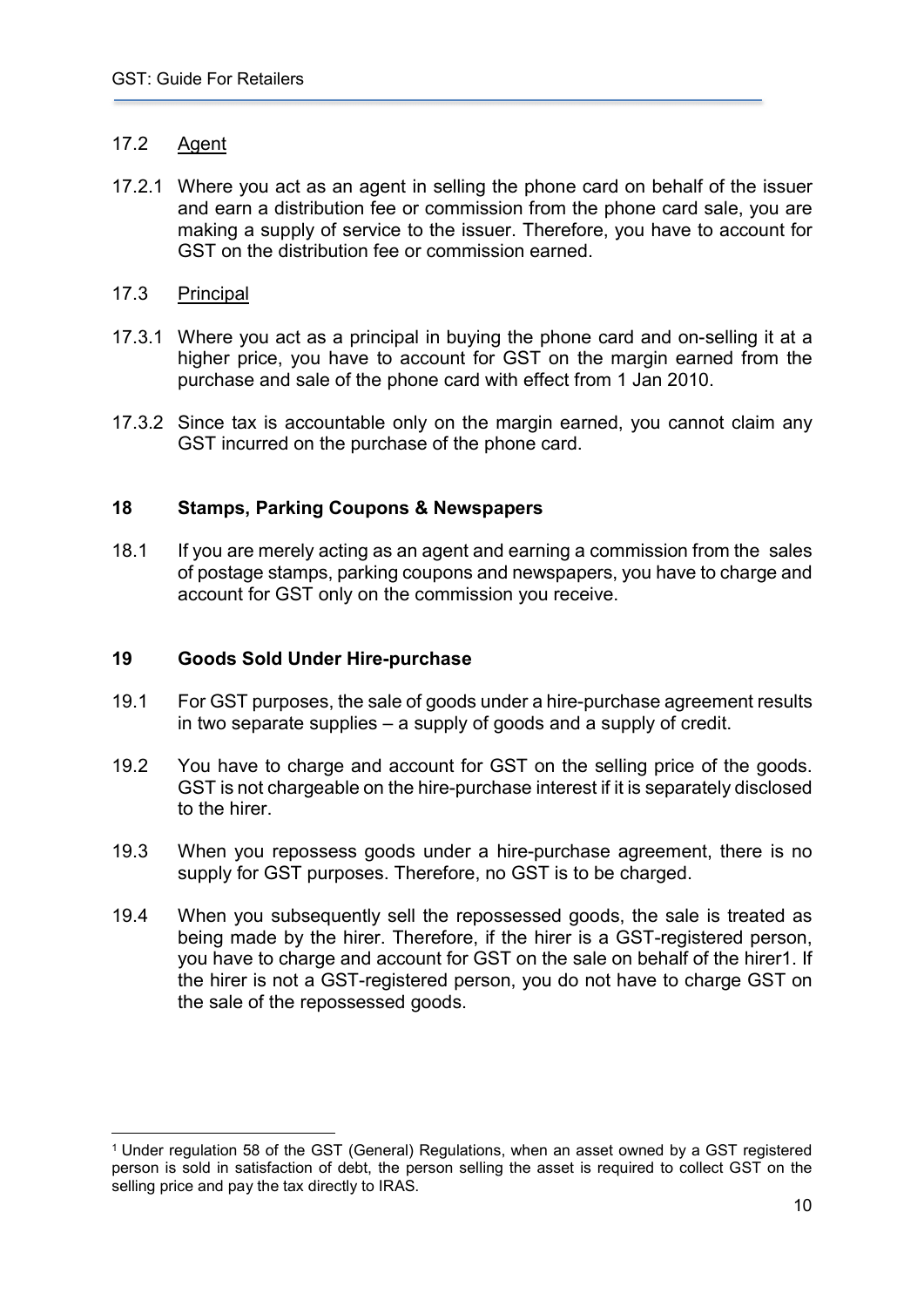# 20 Retailers Operating at Changi International Airport

#### Shops located in the airport public areas

20.1 If you are operating a shop located in the airport public areas, you are required to charge and account for GST on all sales made, regardless of whether your customer is a local or a foreigner. For retailers participating in the Tourist Refund Scheme, please refer to the e-tax guide, GST For Retailers Participating in Tourist Refund Scheme (Refund claims made on or after 4 Apr 2019) for more information.

#### Shops located in the airport transit/ restricted areas

- 20.2 If you are operating a shop located in the airport transit/ restricted areas (i.e. after immigration check-in area), the GST treatment for your sales of goods and services are as follows:
- 20.2.1 Goods Sold to Departing Passengers

You can zero-rate the sale of goods made to a departing passenger if you have sighted the passenger's passport and boarding pass to ensure that the passenger will be departing Singapore. Where the sale in a single receipt amounts to S\$500 or more, you must record the passport number<sup>2</sup> and flight number of the passenger. Otherwise, you are required to standard-rate the supply (i.e. charge and account for GST at the prevailing rate of 7%).

20.2.2 Goods Sold to Arriving Passengers You are required to charge 7% GST on all sales of goods to arriving passengers, unless the goods sold are duty-free items.

The sale of duty-free items (e.g. liquor) to arriving passengers do not attract GST. Retailers of duty-free goods are required to record the passport number and flight number of the arriving passengers.

20.2.3 Goods Sold to Airport Staff You are required to charge 7% GST on the sales of goods to airport staff.

## 20.2.4 Financial Services

-

Financial services (e.g. exchange of currency) provided in the airport are exempted from GST.

#### 20.2.5 Services Other Than Financial Services You are required to charge 7% GST on all other services supplied (e.g. hairdressing and spa services) that are consumed within the airport. Sales

<sup>&</sup>lt;sup>2</sup> Retailers are required to record the passenger's complete passport number so as to satisfy the Comptroller that you have accurately established/ verified the identity of the relevant customer who is departing Singapore, to a high level of fidelity for GST compliance purpose. Please note that you are required to undertake proper safeguarding measures to protect the personal data collected under your care and should not subsequently use/ disclose the data in circumstances outside the permitted situations as allowed under the Personal Data Protection Act.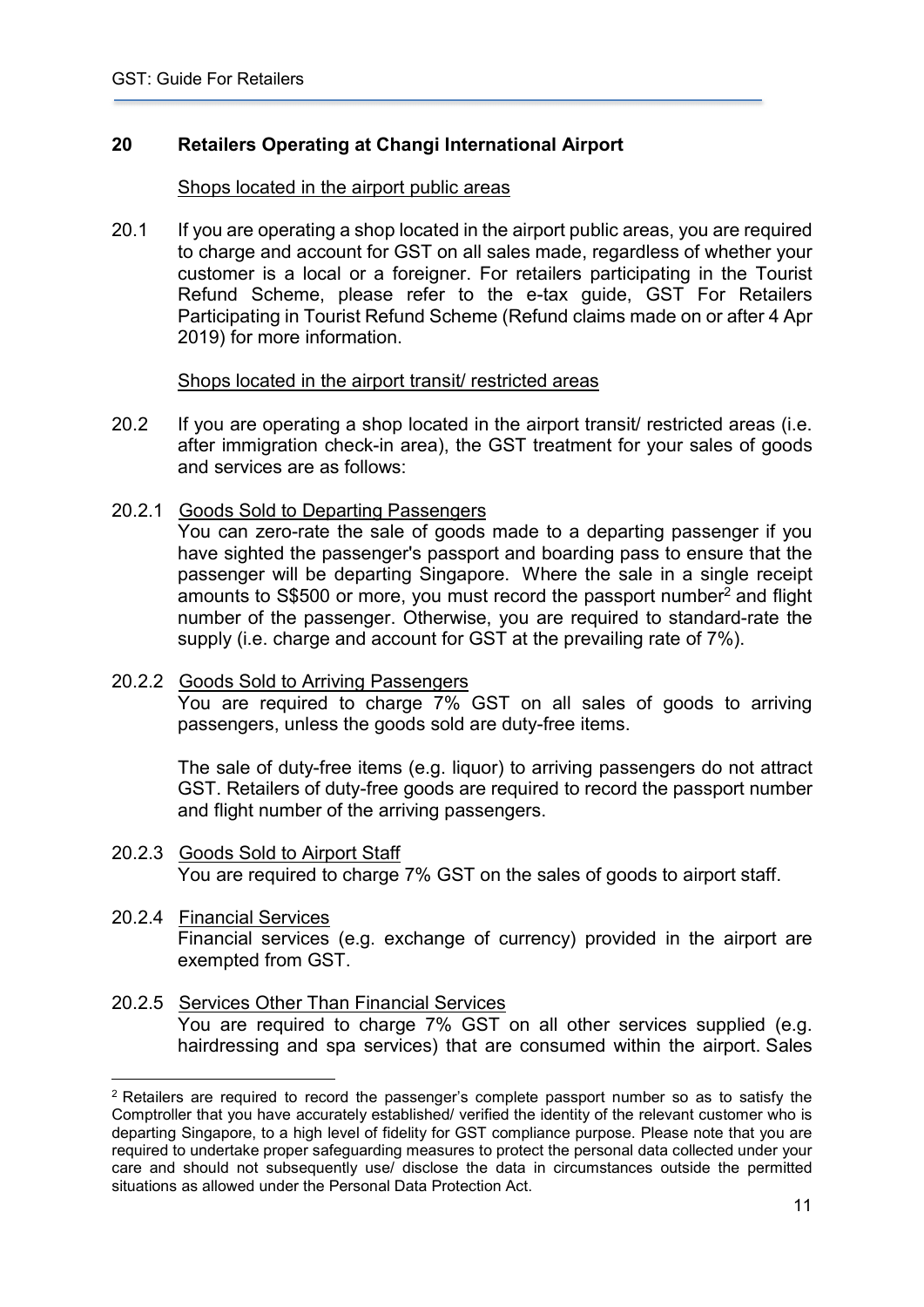made by food and beverages outlets in the airport are also to be standardrated.

# 21 Contact Information

21.1 For enquiries on this e-Tax guide, please contact the Goods and Services Tax Division at www.iras.gov.sg (select "Contact Us").

# 22 Updates and Amendments

|               | Date of<br>amendment | <b>Amendments made</b>                                                                                                                          |
|---------------|----------------------|-------------------------------------------------------------------------------------------------------------------------------------------------|
|               | 6 Mar 2015           | Revised paragraph 3.2 in line with amended                                                                                                      |
|               |                      | Regulation 77 taking effect on 1 Apr 2015.                                                                                                      |
| $\mathcal{P}$ | 17 Jan 2020          | Inserted paragraph 20 to highlight the GST treatment<br>and documentary requirements for retailers operating<br>at Changi International Airport |
|               |                      | Updated the contact information in paragraph 21                                                                                                 |